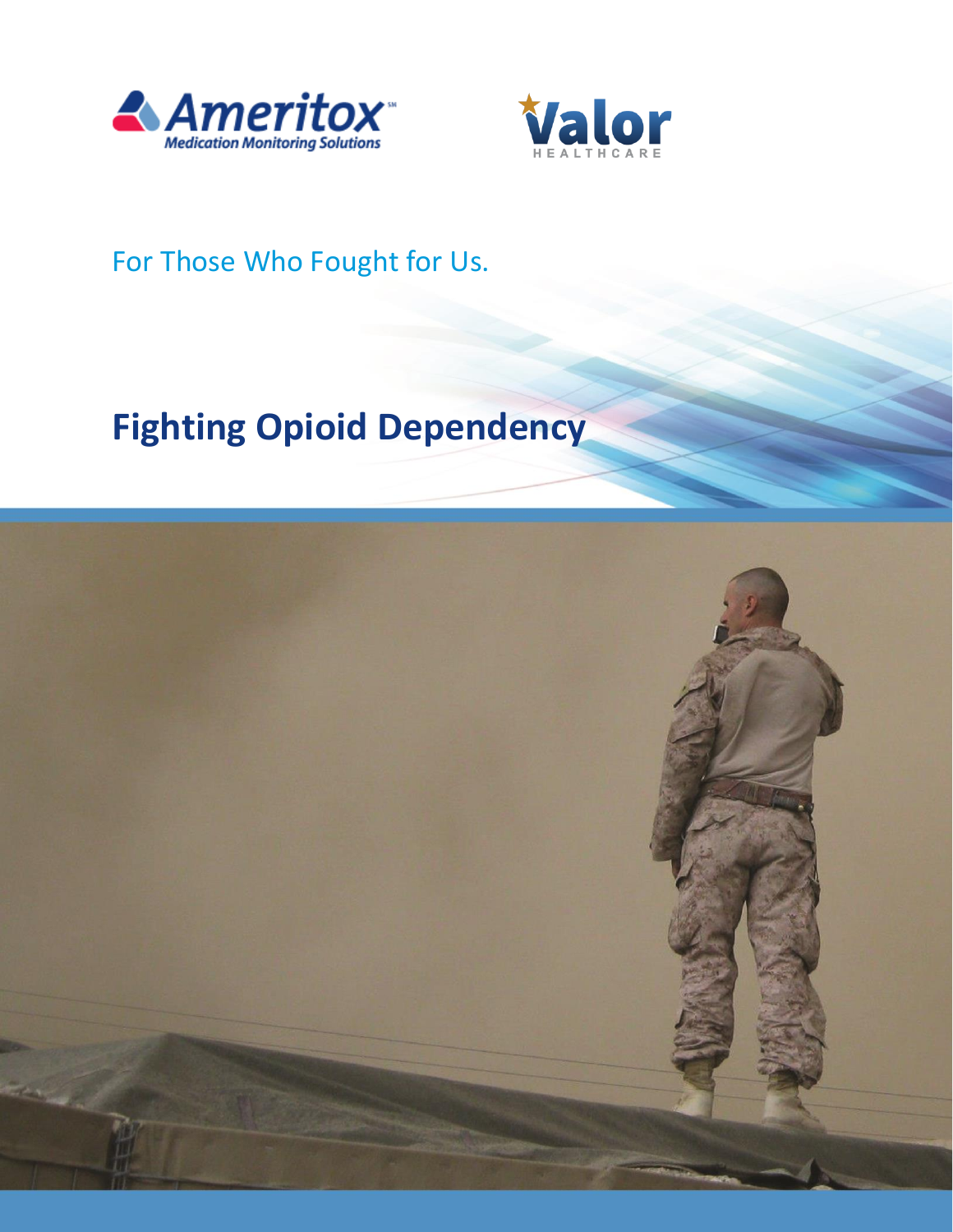### **Ameritox and Valor Healthcare**

**Ameritox** delivers data-driven medication monitoring solutions to clinicians who treat patients suffering from chronic pain and/or severe mental illness. Ameritox offers laboratory services and practice management tools to help clinicians coordinate and optimize patient care. The company's mission is to improve patient outcomes while preventing human tragedy.

**Valor Healthcare** is the largest provider of contract Community Based Outpatient Clinic (CBOC) services to the U.S. Department of Veterans Affairs (VA), and is the only CBOC contractor with independent Joint Commission blanket accreditation for Ambulatory Care and PCMH (PACT) certification. In total, Valor Healthcare provides medical care to 122,000 veterans annually within 33 CBOC facilities. Of those patients treated by Valor Healthcare, 6% are currently undergoing Chronic Opioid Therapy (COT), totaling about 7,300 patients.

In 2015, Ameritox and Valor partnered to introduce a new medication monitoring program to CBOCs and other clinics across the country.





## Executive Summary

Pressure from the media and the populace is mounting for legislators, local leaders, the military and the civilian health care community to take decisive action to stem the opioid epidemic. Ameritox and Valor Healthcare have been working in partnership toward that end.

For patients being treated for chronic pain or a severe mental illness, clinic physicians may perform a basic urine drug screening to monitor patient adherence to their prescription regimen. Common methods for drug screening have limitations in that they detect the presence or absence of opioids, but do not distinguish between individual types of drugs, nor do they detect quantities to a meaningful degree. This may cause difficulty for physicians to determine if a patient has duplicate opiate prescriptions or is consuming dangerous levels of a drug or combination of drugs.

Ameritox tackled this deficit in adherence monitoring in two parts: First, with confirmation testing (i.e., LC/MSMS) performed in an industry-leading lab that boasts a .02 percent error rate, compared with .05 percent error rate typical of other testing labs. This testing is sensitive enough to detect minute quantities of natural, synthetic, and semisynthetic opiates, including hydrocodone, naloxone, and buprenorphine, respectively. Second, Ameritox offered added knowledge with RxGuardian, a reference database of samples from patients who have been clinically assessed as adherent to their prescription medication

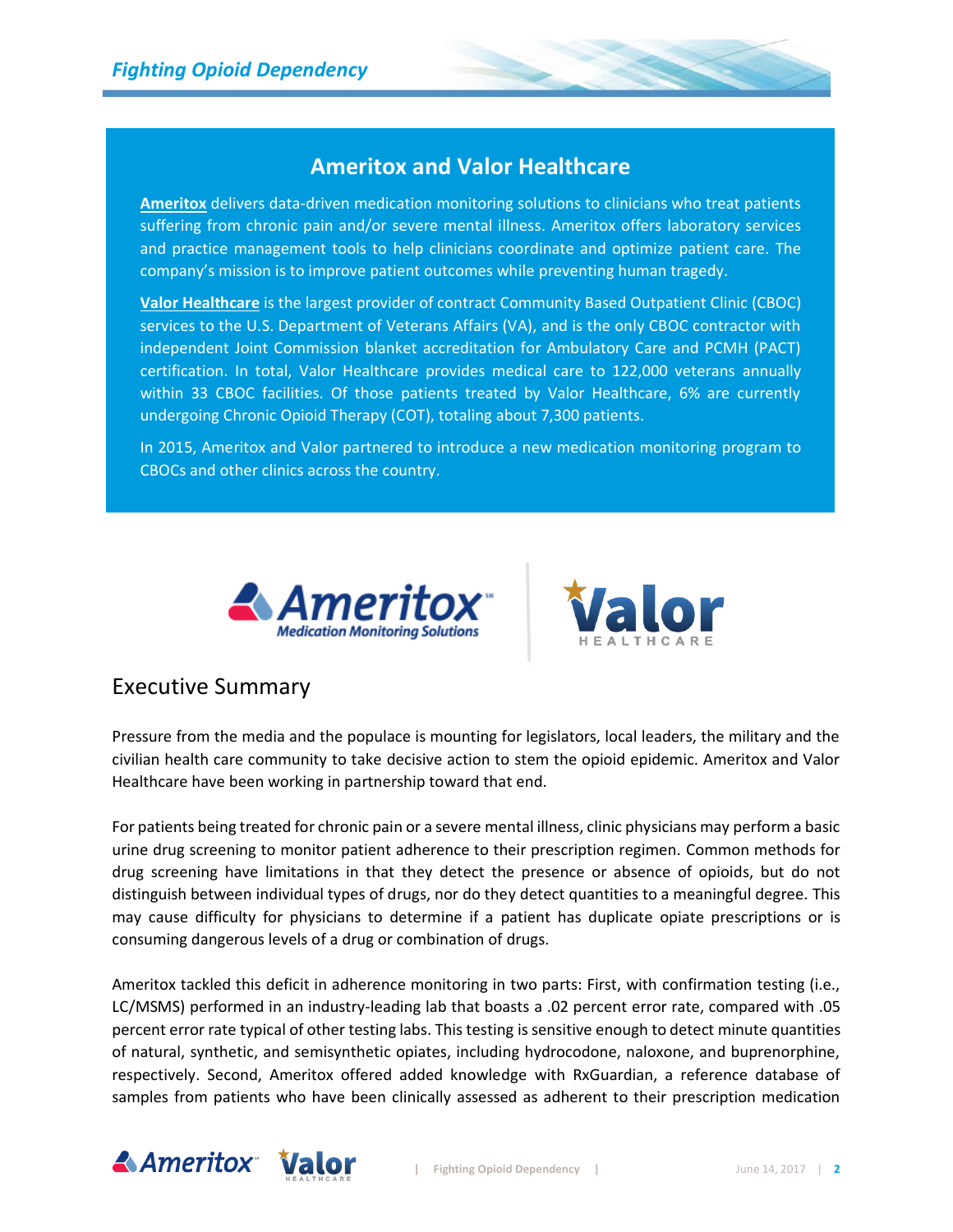regimens. RxGuardian can improve upon existing urine screens by offering clinicians a baseline of medication adherence to compare their patients' urine test results against.

In 2015, Ameritox joined with Valor Healthcare, launching an initiative to provide VA clinic physicians with this tool to help them evaluate patients' medication adherence and establish safer opioid prescribing practices. This paper describes the use of LC/MSMS confirmatory testing and RxGuardian data analysis by VA clinicians in Valor Healthcare veteran treatment facilities. LC/MSMS confirmation results combined with RxGuardian data analysis generated results that differed from

*RxGuardian can improve upon existing urine screens by offering clinicians a baseline of medication adherence to compare their patients' urine test results against.* 

the conclusions of the existing monitoring system 12% of the time.

Based on the successes of the initiative, Ameritox and Valor Healthcare are poised to offer urine drug testing and RxGuardian to the other 31 CBOCs as well as civilian laboratories and clinics.

## Background

#### **The Scale of the Epidemic**

We don't need to look far down the newspaper page or beyond our circle of acquaintances to know that opioid abuse is epidemic in America today. Opioid dependency is devastating to users and their families and strains our national resources to the tune of \$78.5 billion a year.<sup>1</sup>

The consequences of opioid misuse are significant. In 2015, drug overdose in the U.S. accounted for 52,404 deaths, with 33,091 (63.1%) of these involving an opioid.<sup>2</sup> More deaths resulted from all drug overdoses than from either car accidents or gun-related violence.<sup>3</sup> Prescription opioids, not illicit drugs, are the most common gateway to opioid dependence. A full 75% of people entering treatment for heroin use between 2000 and 2010 were introduced to opioids through a prescription to relieve pain. <sup>4</sup> The National Academy of Medicine estimates that in 2011 about 1 in 3 Americans were affected by chronic pain. 5

#### **Our strongest are also our most vulnerable**

Where just under a third of all Americans suffer from some chronic pain, 44% of veterans report suffering from chronic pain.<sup>6</sup> Between 1999 and 2010 veteran opioid prescriptions shot up by a precipitous 287%,<sup>7</sup> while the overall sales of opioid medications quadrupled between 1999 and 2014.<sup>8</sup>

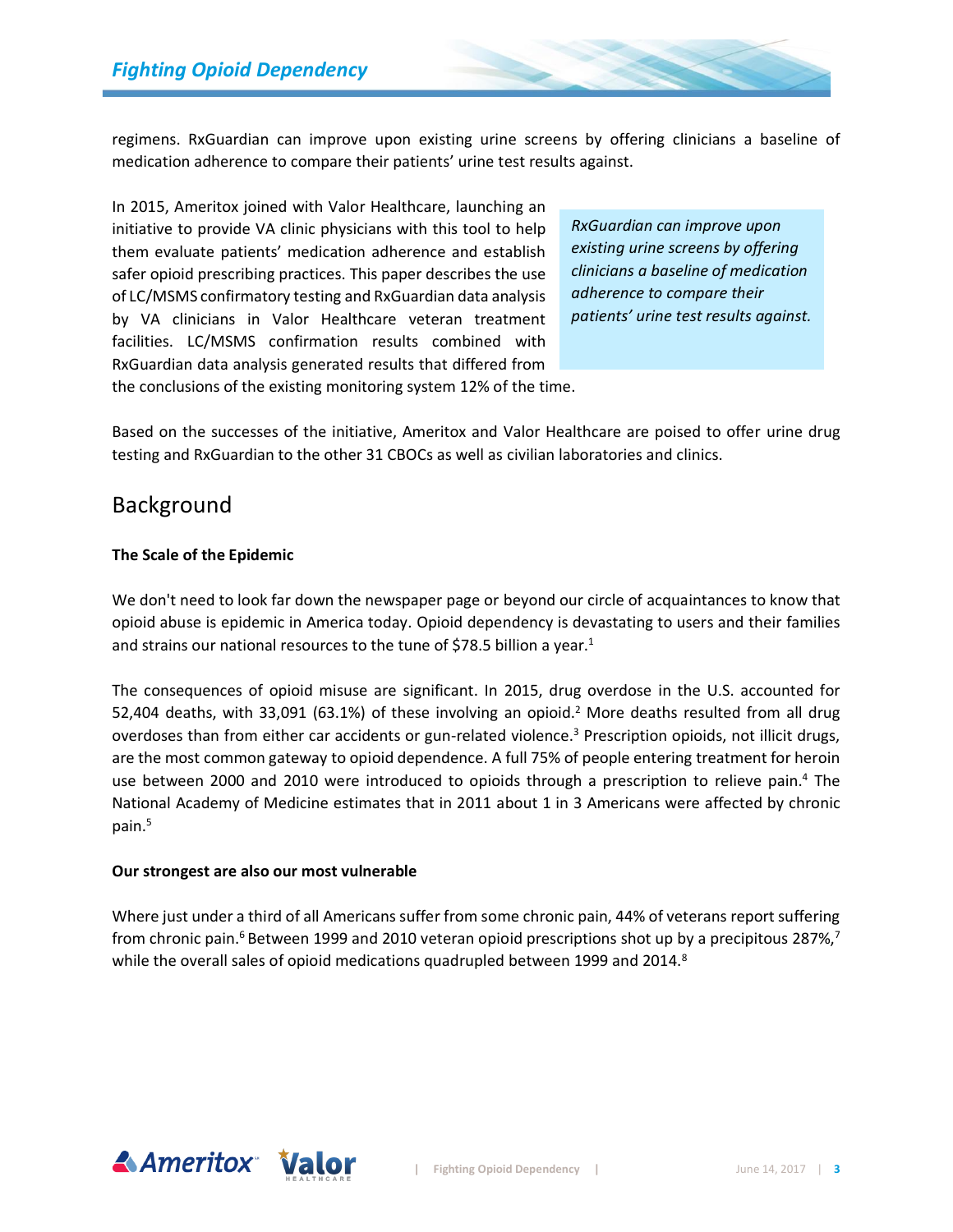## *Fighting Opioid Dependency*



In 2012, over 50,000 veterans were treated by the VA for serious problems associated with opioid abuse, nearly double the number from the previous decade.<sup>7</sup> This number has increased to 68,000 veterans in 2016.<sup>9</sup> Additionally, the fatal overdose rate among veterans was nearly double the national average in 2013.<sup>10</sup>

It is daunting to try and unravel the many factors that contribute to chronic pain among civilians. However, there is greater visibility into what initiates the cycle of pain and pain medication for our veterans, even though questions of what is a physical versus emotional wound still confound treatment plans. Prolonged deployments, guerilla assault tactics and chemical exposure, all with their attendant long-term pain risks, have raised the need for stronger medicines for chronic pain. Formulations with fewer overt or short-term side effects were there to meet the demand, making for unintended consequences.



#### **Challenges with Current Adherence Monitoring under COT**

One of the biggest challenges with current COT adherence monitoring is the inherent shortcomings of enzyme immunoassay EIA screenings themselves. These widely used basic urine screens detect the

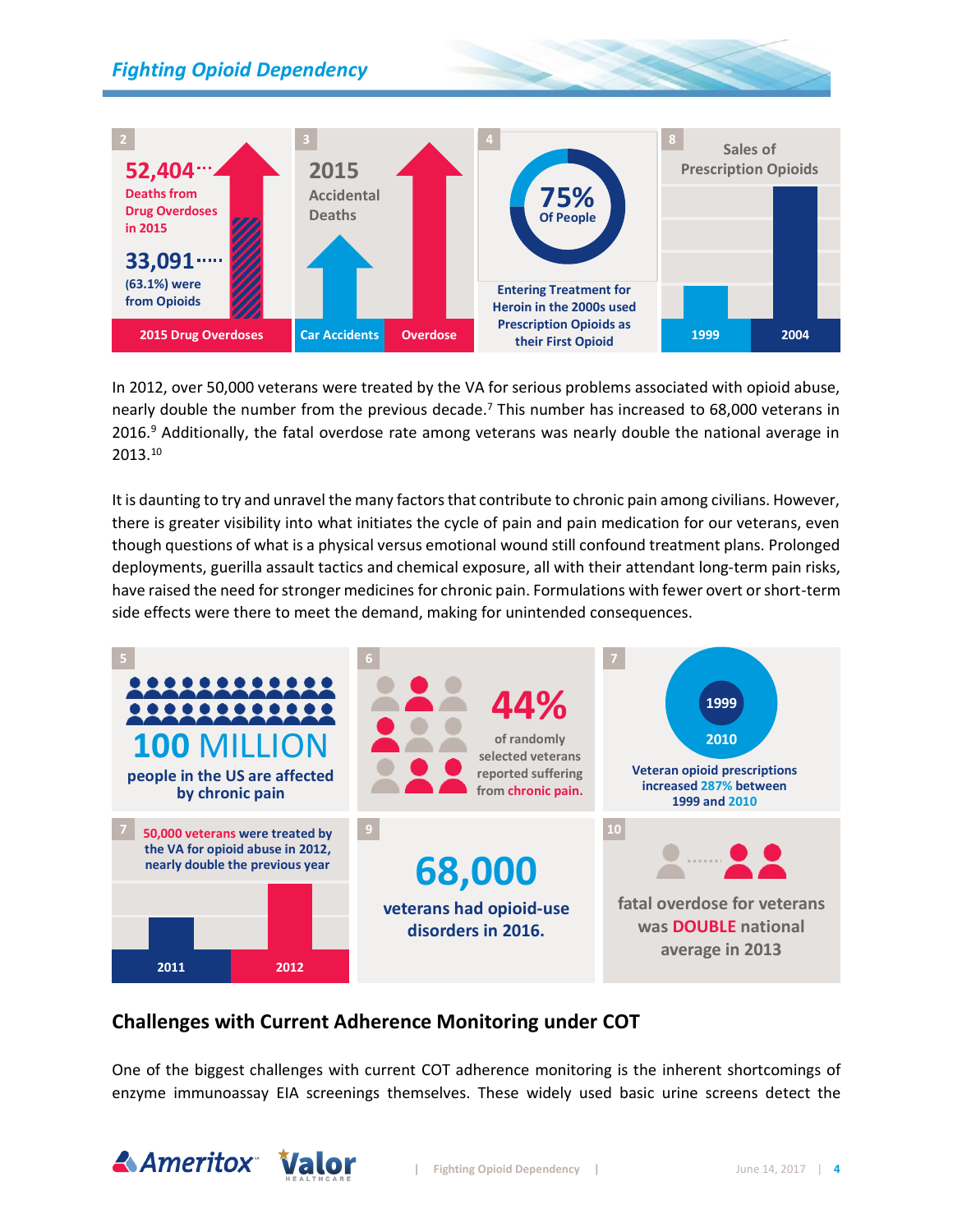presence of an opioid, but lack the sensitivity to distinguish between substances of the same drug class, and are unable to accurately discern the level of drug present within a patient's system. This lack of information obviously muddies the water for VA Primary Care Providers (PCPs) trying to make informed decisions about patients receiving COT.

#### **The RxGuardian Difference**

In 2011, using a quantitative medication monitoring confirmation technology, Ameritox introduced a data analysis system to help address these limitations. The resulting product, RxGuardian, provides physicians with enhanced data on likely prescription adherence. The RxGuardian data analysis provides a normalized and transformed database of likely adherent patients which can be used to assess the probable adherence of any given patient test result. Thus clinicians can feel confident not only in the identity of the drug in question, but in the consistency of that test result with the RxGuardian database population.

Unlike other urine screening systems, LC/MSMS confirmation can differentiate between drugs of the same drug class, and analyze drug levels as low as parts per billion (ng/mL, or PPB). Confirmation testing is able to distinguish between a prescribed opioid on a patient's regimen and an illicit opioid like heroin, for example, or between OxyContin and Vicodin. With this segregation, physicians can have much more specific information to help them assess if the patient is adherent to their prescribed medication(s) or using illicit or other non-prescribed substances within the same drug class.

Confirmation LC/MSMS technology is quantitative versus the qualitative results determined with EIA. A quantitative confirmation technology provides highly accurate readings of the levels of substances and medications in the urine sample. In contrast, CBOCs employ qualitative EIA screening, which only indicates if a drug class -- opioids in this case -- is present. It neither differentiates between substances within the same drug type, nor provides accurate data about drug levels. Within the Valor Healthcare veteran treatment facilities, LC/MSMS confirmation results combined with RxGuardian data analysis generated results that differed from the conclusions of the existing monitoring system 12% of the time.

*In our studies,* LC/MSMS confirmation results combined with RxGuardian data analysis generated results that differed from the conclusions of the existing monitoring system 12% of the time*.*

The increased visibility into patients' medication levels enables earlier intervention, before addiction or patterns of abuse develop, and provides providers with confidence in writing appropriate future prescriptions.

| <b>RxGuardian Advantages</b>                         |                                             |
|------------------------------------------------------|---------------------------------------------|
| LC/MSMS, RxGuardian                                  | <b>Enzyme Immunoassay Screens</b>           |
| <b>Quantitative Medication Monitoring Technology</b> | <b>Qualitative Urine Screening Solution</b> |

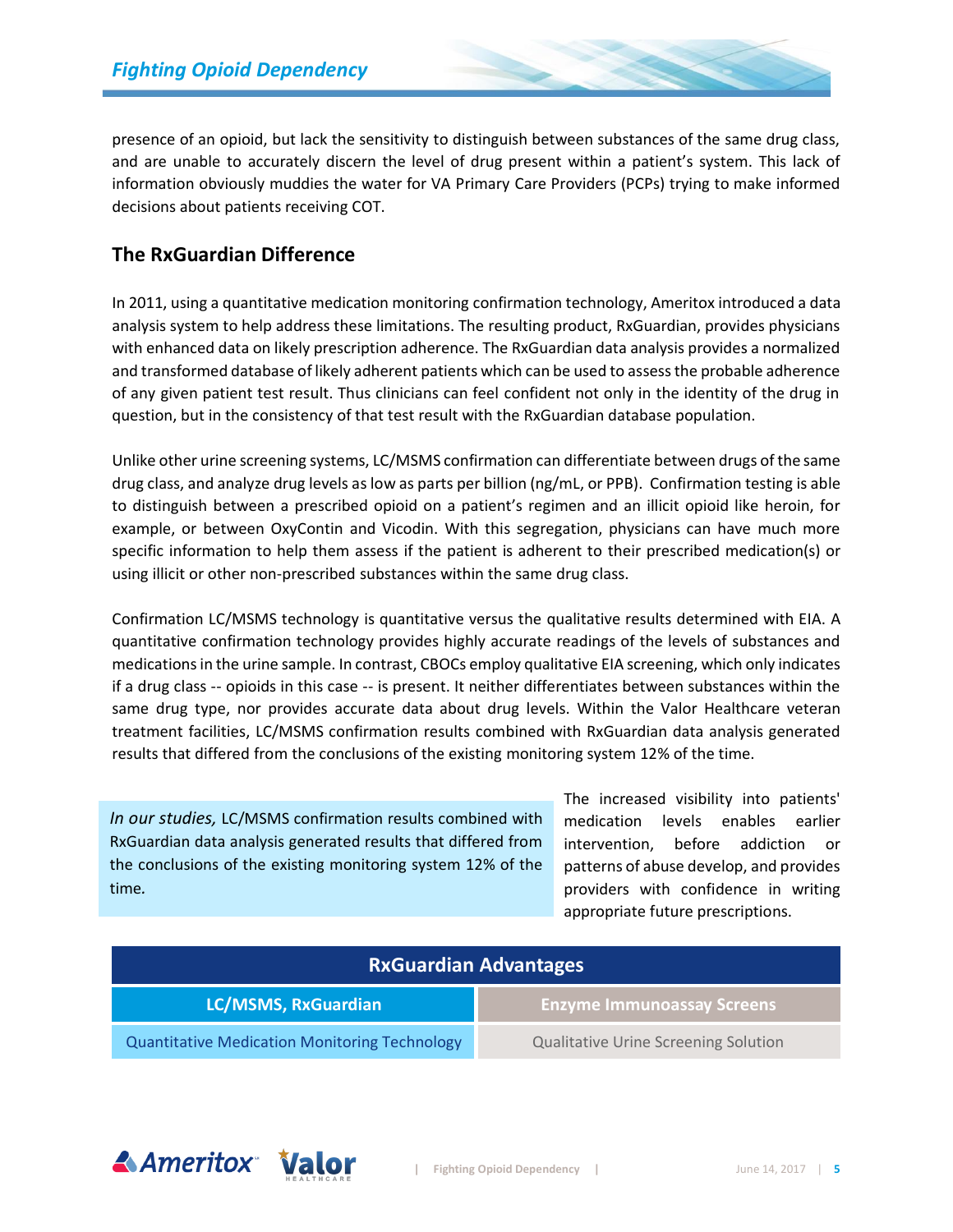- DIFFERENTIATES between drugs in same drug class
- Provides analytics on drug level ranges
- DOES NOT DIFFERENTIATE between drugs in same drug class
- Only indicates if drug classes are present

#### **The Ameritox - Valor Healthcare Clinic Initiative**

With the RxGuardian confirmation tool in hand, Ameritox teamed up with Valor Healthcare in October, 2015, to launch the clinic initiative, using two of Valor's CBOCs as beta sites. Under this initiative, RxGuardian confirmation testing and enhanced data analysis methodologies were deployed at these sites to determine whether these medical monitoring enhancements could improve patient adherence, versus the existing urine screening tool.

#### **The overall objective of the initiative was twofold:**

**1) to improve and encourage safety among patients prescribed opioid medications for chronic pain conditions; and** 

**2) to provide physicians with greater insight into the adherence of chronic opioid therapy medication.** 

To support these goals, a validated clinical protocol was developed by Valor Healthcare, defining the initiative's design, patient qualifications, evaluation methods, and data analysis.

#### **Putting RxGuardian to the test**

The initiative was executed by Valor Healthcare physicians in Denton, Texas and Sherman, Texas, both CBOCs within Veteran Integrated Service Network (VISN) 17. Six physicians at the Denton facility and three at the Sherman facility oversaw the testing, with 180 and 64 patients, respectively, included in the initiative.

To qualify for the initiative, patients had to be 21 years of age or older, and receiving care within the VA North Texas CBOC system for the six months prior to their index specimen date. The patients also had to be receiving routine or as-needed opioid (schedule II) medication for non-malignant pain for at least three months prior to their participation in the initiative.

Since routine drug screening is standard procedure within the clinics, the patients did not need to be preselected or recruited. However, the patients were notified that the clinic was testing an alternative urine drug medication monitoring system as part of an initiative to improve safe use of medications.

The initiative began with each qualifying patient submitting a sample to be assessed by both the existing CBOC drug screen and the RxGuardian medication monitoring technology. This trial was conducted over Y months, providing a total of Y samples, or Z per individual, on average.

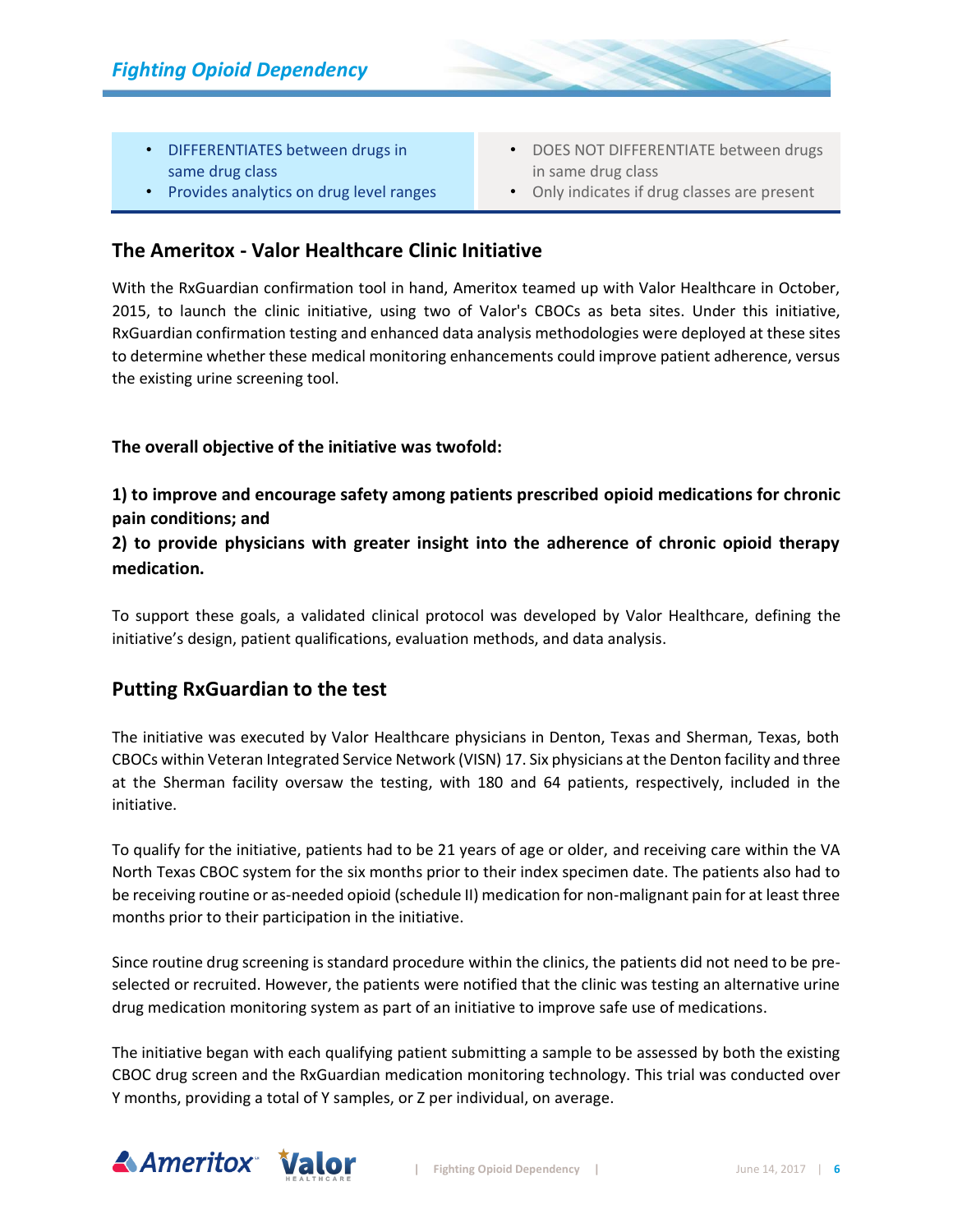| <b>ADHERENCE</b>      | Patient correctly taking medicine, and no other substances                                 |
|-----------------------|--------------------------------------------------------------------------------------------|
| <b>NON-ADHERENCE</b>  | Patient not correctly taking medicine, and is not taking other<br>substances               |
| <b>NON- ADHERENCE</b> | Patient is correctly taking medicine, and is taking other<br>non-prescribed substances     |
| <b>NON-ADHERENCE</b>  | Patient is not correctly taking medicine, and is taking other<br>non-prescribed substances |

Cumulative reports on patient adherence prior to the initiative formed the baseline for the initiative. The clinic staff then recorded and calculated the percentage change in each patient's adherence before and after the start date. A patient was considered adherent to their regimen if his/her opioid levels were within the prescribed range and there was no evidence of non-prescribed substances. A patient was considered non-adherent if there was evidence that his/her opioid levels were outside the prescribed range, and/or there was evidence of non-prescribed substances.

## **Results of the Initiative**

From the baseline tests, the clinic staff found that variance from the intended prescription regimens was striking, with 75% of all the patients found to be non-adherent. Of the non-adherent patients, 39% of tested negative for their prescribed medication, 25.5% were positive for non-prescribed medications, 25% were adherent to their regimen, 8% were found to be taking their prescribed drug outside the prescribed range, and 2.5% of patients tested positive for illicit substances.



Armed with this information, physicians were able to intervene and impact patient behavior, resulting in a prescription adherence improvement rate of 60% for the patients that had a non-compliant first sample.

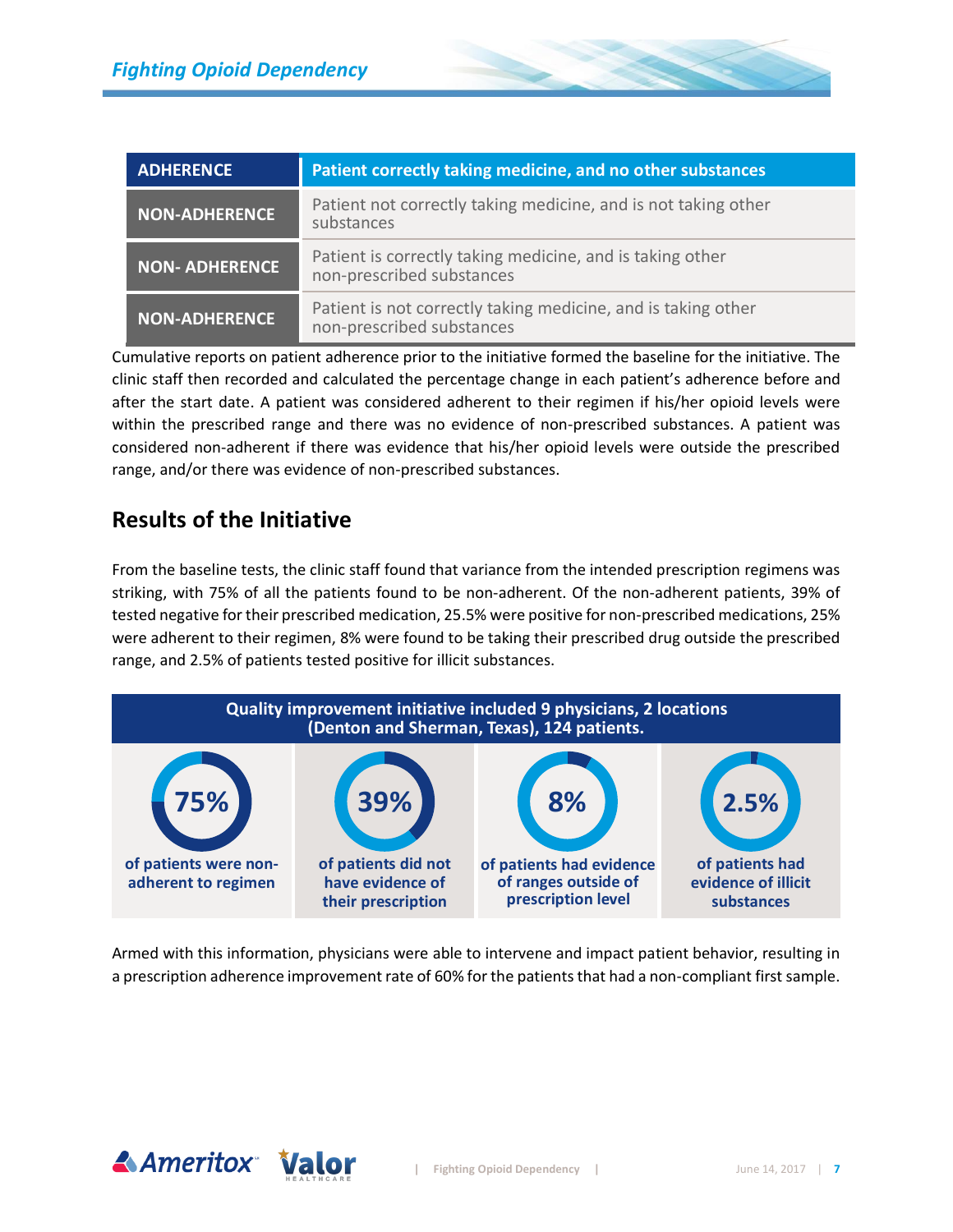Because of the initiative, the participating Valor Healthcare locations were able to adhere closely and easily to VA guidelines on the treatment of chronic pain with opioids. The VA guidelines indicate that longacting opioids should not be started with patients who are opioid-naive, the lowest doses should be used, and doses should be at or below the morphine equivalent daily dose (MEDD) of 90.<sup>11</sup> After using RxGuardian confirmation testing, these Valor Healthcare CBOC facilities were able to decrease the average MEDD of patients by 10%, exceeding VA expectations for reduced opioid dependence.

*Armed with this rich information, physicians were able to intervene and impact patient behavior, resulting in a prescription adherence improvement rate of 60% for the patients that had a non-compliant first sample.*

## **Physician Responses**

As part of the initiative, a physician survey was conducted to gauge their opinions on RxGuardian. Physician responses displayed support for making the switch to RxGuardian. 83% of physicians said that they were better able to manage patients undergoing COT with RxGuardian. 67% of physicians strongly agreed that they would recommend Ameritox medication monitoring to a colleague, and 67% strongly agreed that compared to the current CBOC EIA screening tool, RxGuardian confirmation testing allowed physicians to feel more comfortable in assessing medication adherence.



The initiative demonstrated success in increasing physicians' abilities to more closely monitor patient adherence. RxGuardian allowed physicians to categorize patients in more detail, according to adherence and enabled them to understand if non-prescribed opioids were being used. With RxGuardian, cases in which there was potential for negative reactions were discovered, and previously undisclosed prescriptions from other physicians were brought to light.

## *"The Ameritox medication monitoring program provides objective data in an arena where important prescribing decisions are being made with limited, subjective information." – Valor Healthcare Physician*

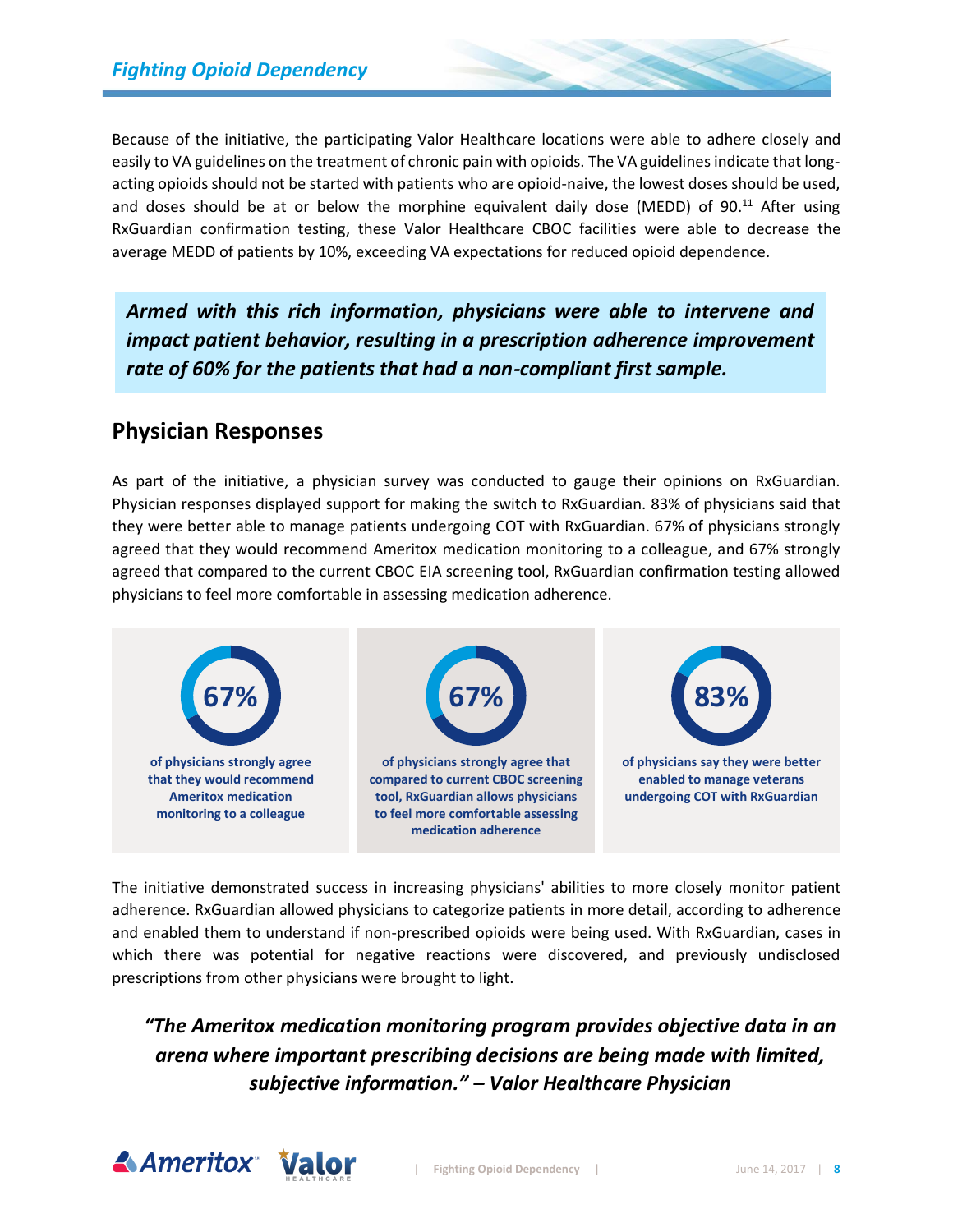The potential dangers of mixing opioids were reduced under RxGuardian medication monitoring starting with LC/MSMS confirmation testing. Many non-prescribed medications used by patients studied in the initiative may cause adverse reactions when combined with prescribed opioids. These include other opiates, sedatives, hypnotics, benzodiazepines, gabapentin, synthetic opioids, and oxycodone/morphone. Without a monitoring tool capable of analyzing and differentiating between substances, the dangers of these combinations go unrecognized and unaddressed. With RxGuardian confirmation testing, physicians felt better equipped to make informed decisions about their COT patients and decrease the potential for these negative reactions to occur.

In summary, the use of RxGuardian confirmation and LC/MSMS testing by the Valor Healthcare facilities met the initiative goals of enhancing safety among patients prescribed opioid medications for chronic pain conditions, and providing physicians with greater insight into the adherence of COT medication. Physicians were able to realize improved patient adherence to prescribed COT and thereby reduce rates of opioid abuse.

Some representative comments from physicians who participated in the initiative:

*"The Ameritox drug screen provides objective data in an arena where important prescribing decisions are being made with limited, subjective information."* 

*"Ameritox testing has been most useful in guiding dosing and quantity decisions in this difficult era of an 'opioid epidemic'."*

*"In my VA practice, where primary care providers are made primarily responsible for chronic pain patients, this test has given us an objective basis to make decisions more comfortably, appropriately, accurately, and safely."*

*"There have been many "eye-openers" where patient noncompliance would have passed undetected with current, routine urine drug screen, (items such as):*

- *Quantity requested/prescribed per month.*
- *Patient on regular hydrocodone found to also be taking oxycodone prescribed by private physician.*
- *Prescription methadone user with urine drug levels well outside expected mean."*

#### **Cost savings from increased adherence**

Using traditional, basic urine EIA screens, physicians may continue prescribing COT medications to a nonadherent patient because they are unaware of the patient's non-compliance. The same is true if a patient is taking non-prescribed or illicit substances. The physician just sees that opioids are present and assumes that these are prescribed opioids. But with LC/MSMS confirmation testing combined with RxGuardian data analysis, the distinctions are evident and facilities can realize cost savings from not writing these duplicative prescriptions.

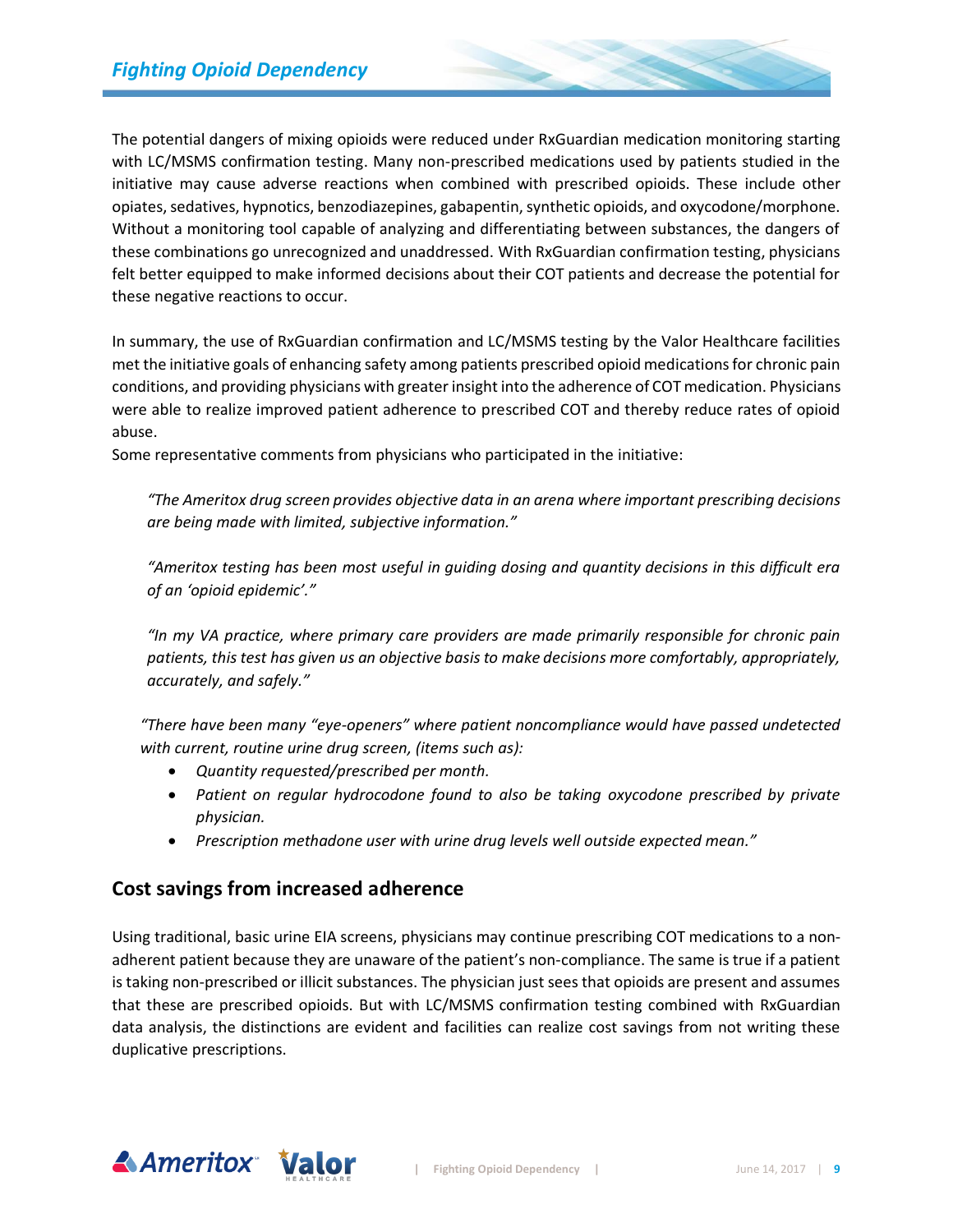RxGuardian shifts much of the focus and resources away from *treatment* of addiction, toward the *prevention* end of the spectrum. Between overdose risks, lengthened hospital stays, medical side effects and the myriad destructive behaviors that accompany addiction, the costs of treatment exceed the costs of prevention many times over.

*Few who pursue leadership in healthcare are concerned solely with the costs to their own facility. We are not immune to the frequent reminders that opioid abuse is a significant cost for a broad swath of American society.*

Through the abundance of specific information RxGuardian generates for clinicians to evaluate and share with patients, patients become less likely to abuse opioids. Further, clinicians are in a stronger position to move the needle to an "only as-needed" basis and/or manage the weaning off process based on concrete evidence. This translates into short- and long-term cost savings to clinics. The historical data from many patients over time also enhances the collective judgment of clinic personnel, and drives the development of better preventative measures.

Few who pursue leadership in healthcare are concerned solely with the costs to their own facility. We are not immune to the frequent reminders that opioid abuse is a significant cost for a broad swath of American society. From congested court dockets and prison cells, to lost workdays, premature death<sup>12</sup> and a demand on our mental health resources that we are far from prepared to handle, the menace of opioid abuse imposes financial and emotional hardships our increasingly fractured nation can ill afford. RxGuardian is a tool for broad improvements in pain management and patient counseling that has the potential to substantially impact these numbers.



## RxGuardian Expansion

#### **Rollout to other clinics**

Based on the promising results of the clinic initiative, Valor Healthcare and Ameritox propose to continue the partnership and provide the confirmation testing/data analysis to other Valor Healthcare CBOCs, VA medical centers, and VISNs. Results of the clinical improvement initiative were presented to Dr. Carolyn

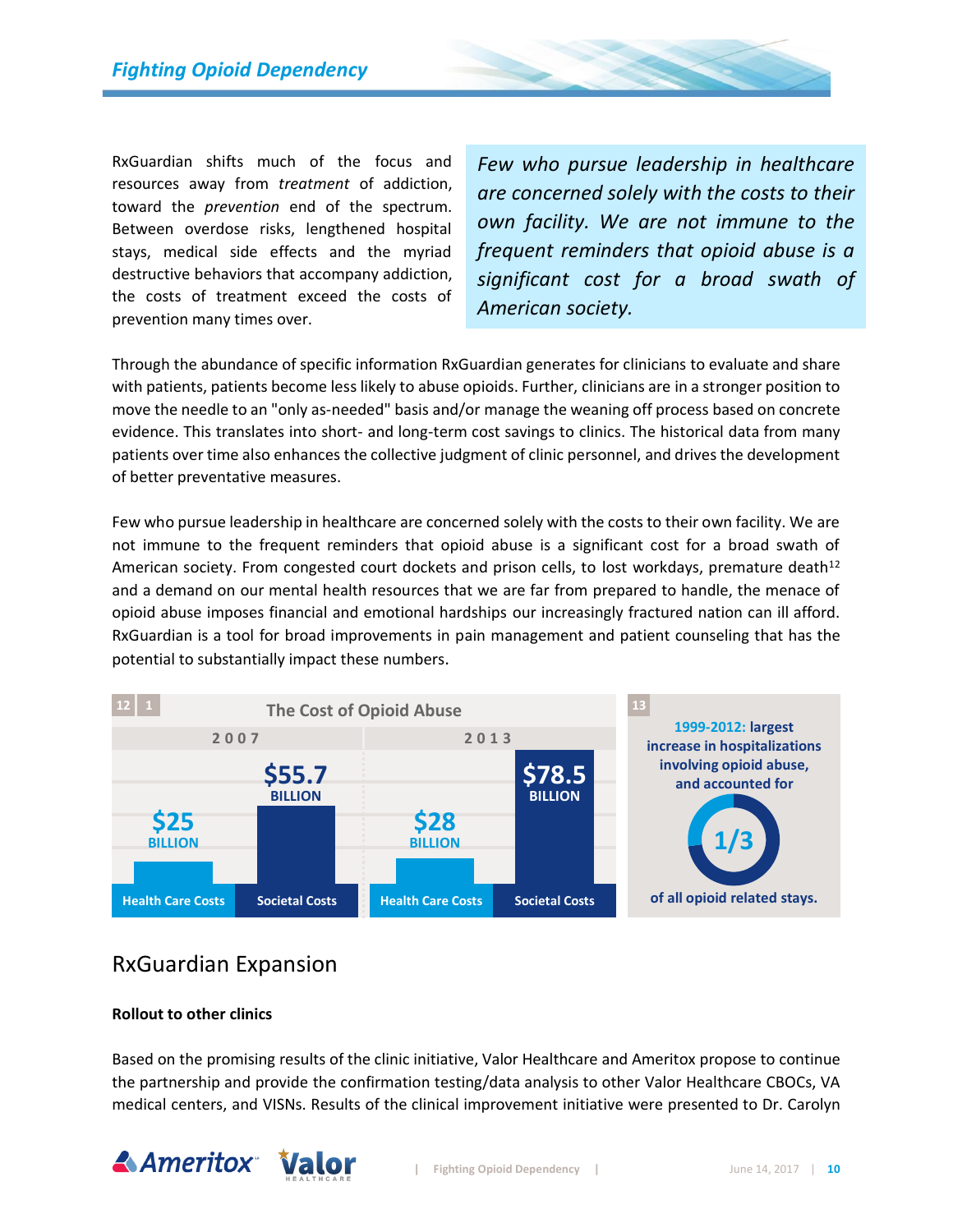Clancy, Deputy Undersecretary for Health Organizational Excellence at the VA, and she was eager to see the initiative expanded to all 33 Valor CBOCs. Expanding to other veteran treatment facilities provides the VA with an even better chance to counteract the opioid epidemic plaguing veterans, civilians and their families across America. Since the initiative was designed within current Valor Healthcare facilities, the implementation of RxGuardian into Valor Healthcare CBOCs can be rapidly achieved.

For this to occur, however, we recognize that clinics must undertake an administrative and financial approval process. Through this paper, we have provided you with our study resultsfor use in your proposal and are happy to supply detailed study information you might need. The long-term benefits to VA medical centers, VA Primary Care Physicians, patients and their families are clear. In short, more information and better differentiated information, make for better decisions and better outcomes.

Ameritox has been financially responsible for the RxGuardian testing results that have been used as part of the current beta test clinic initiative. Similarly, Valor Healthcare has been responsible for the protocols and management of the quality initiative. It is our hope that VA medical centers will take financial responsibility for implementing RxGuardian within their own healthcare systems, as well as manage the program oversight within the CBOCs and treatment facilities under their operation.

As part of the initiative, Valor Healthcare created a urine drug testing workflow (Appendix B) for procedures and protocols related to the initiative. Similar workflows can be used in other VA medical centers to quickly develop successful RxGuardian programs. These processes work to ensure a compliant urine drug screening process, and establish qualifications and standards for testing.

## **Summary and Conclusion**

The need to stem the opioid epidemic among veterans and within the rest of the populace has never been more pressing. RxGuardian testing provides immediate opportunities for greater adherence monitoring within VA medical centers, and instills confidence in VA PCPs tasked with administering prescriptions for COT. RxGuardian promises a brighter future for patients in chronic pain by equipping care providers with superior tools for assuring successful COT.

With the opioid epidemic a high-visibility topic in the media and in Washington, the nation looks to the U.S. Department of Veterans Affairs to take proactive steps for remedies. Instituting an accurate and actionable urine drug screening monitoring system within the VA medical center network signals a strong commitment to end opioid abuse and help heal the lives of injured veterans and their families.

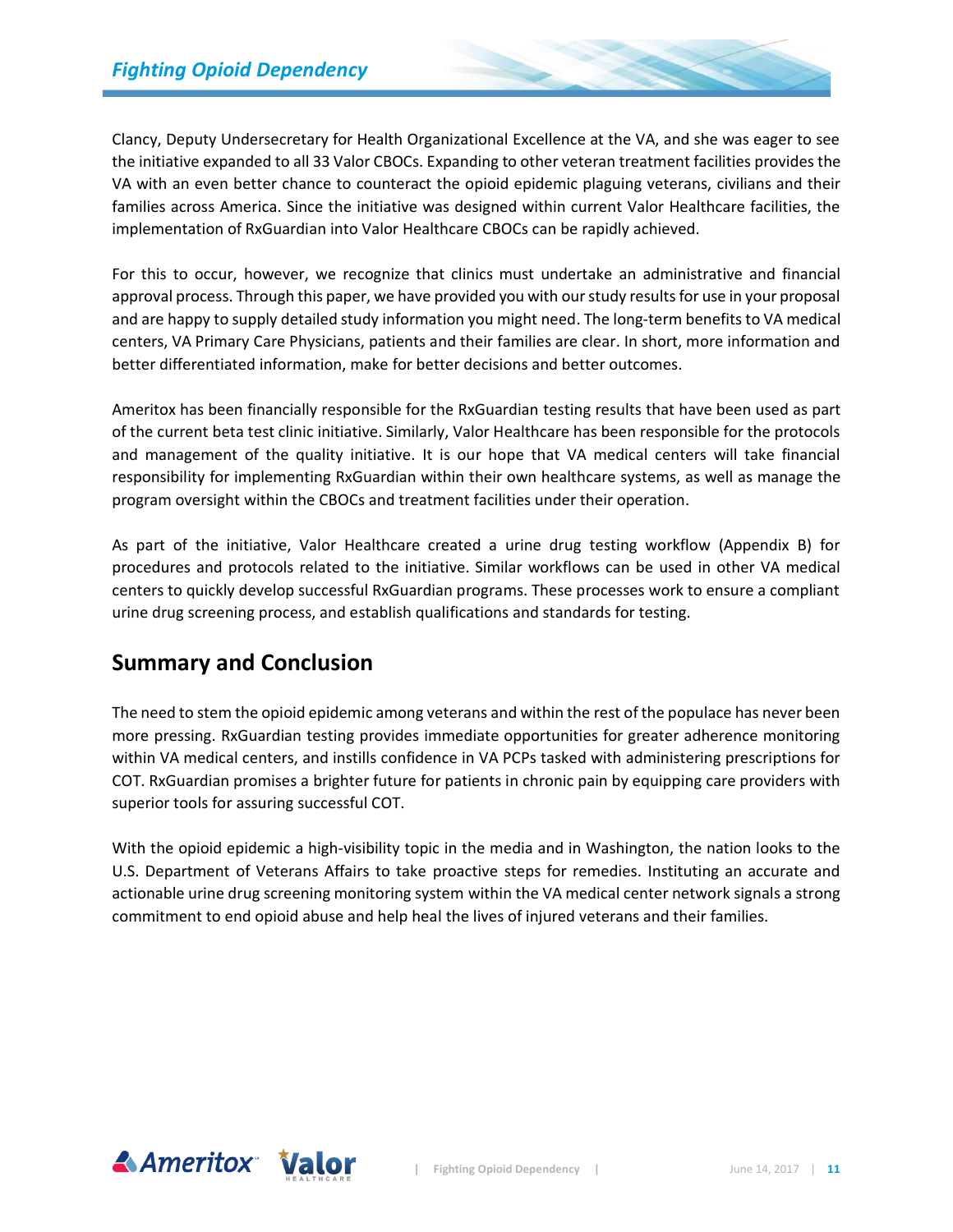## References

- 1. Wolters Kluwer Health: Lippincott Williams and Wilkins. (2016, September 14). Costs of US prescription opioid epidemic estimated at \$78. 5 billion. ScienceDaily. [www.sciencedaily.com/releases/2016/09/160914105756.htm.](http://www.sciencedaily.com/releases/2016/09/160914105756.htm) Accessed April 5, 2017.
- 2. Rudd RA, Seth P, David F, Scholl L. Increases in Drug and Opioid-Involved Overdose Deaths United States, 2010–2015. MMWR Morb Mortal Wkly Rep 2016;65:1445–1452. DOI: <http://dx.doi.org/10.15585/mmwr.mm655051e1>
- 3. Associated Press. Drug overdoses killed more Americans than car crashes last year. (2016, December 09[\) http://www.nbcnews.com/health/health-news/drug-overdoses-killed-50-000-u](http://www.nbcnews.com/health/health-news/drug-overdoses-killed-50-000-u-s-more-car-crashes-n694001)[s-more-car-crashes-n694001.](http://www.nbcnews.com/health/health-news/drug-overdoses-killed-50-000-u-s-more-car-crashes-n694001) Accessed April 4, 2017.
- 4. Cicero TJ, Ellis MS, Surratt HL, Kurtz SP. The Changing Face of Heroin Use in the United States A Retrospective Analysis of the Past 50 Years. JAMA Psychiatry. 2014;71(7):821-826. doi:10.1001/jamapsychiatry.2014.366
- 5. Institute of Medicine Committee on Advancing Pain Research, Care Education. The National Academies Collection: Reports funded by National Institutes of Health. *Relieving pain in America: A blueprint for transforming prevention, care, education, and research*. Washington (DC): National Academies Press (US); 2011. [http://books.nap.edu/openbook.php?record\\_id=13172&page=1.](http://books.nap.edu/openbook.php?record_id=13172&page=1) Accessed March 24, 2017.
- 6. Toblin RL, Quartana PJ, Riviere LA, Walper K, Hoge CW. Chronic pain and opioid use in US soldiers after combat deployment. *JAMA Internal Medicine.* 2014;174(8):1400-1401.
- 7. Catan T: For Veterans with PTSD, A New Demon: Their Meds. The Wall Street Journal November 10, 2013.
- 8. Centers for Disease Control and Prevention. Prescribing Data. (2016, December 20). [https://www.cdc.gov/drugoverdose/data/prescribing.html.](https://www.cdc.gov/drugoverdose/data/prescribing.html) Accessed April 5, 2017.

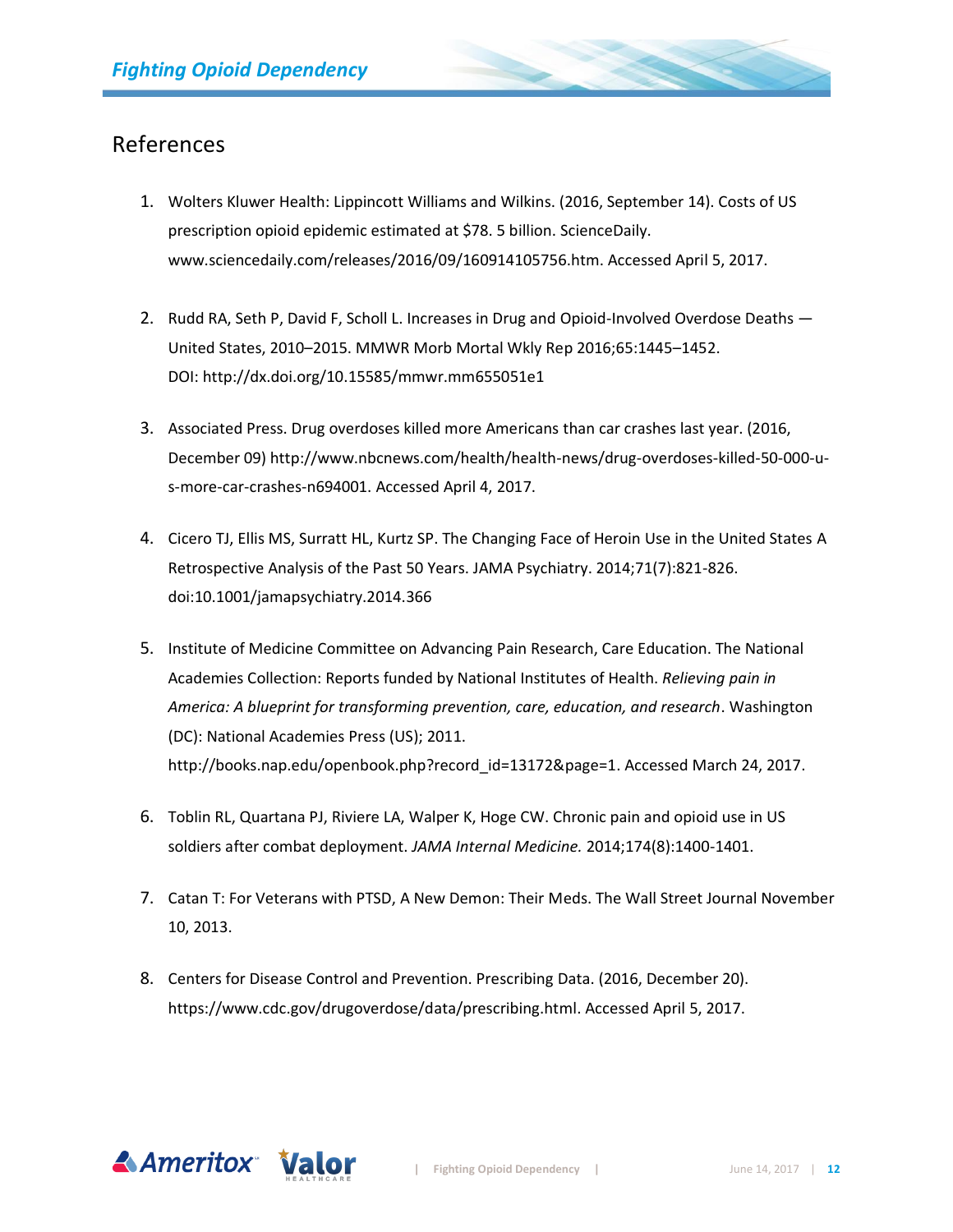- 9. VA's opiate overload feeds veterans' addictions, overdose deaths | The Center for Investigative Reporting. (2013, September 28). [http://cironline.org/reports/vas-opiate-overload-feeds-veterans-addictions-overdose-deaths-](http://cironline.org/reports/vas-opiate-overload-feeds-veterans-addictions-overdose-deaths-5261)[5261.](http://cironline.org/reports/vas-opiate-overload-feeds-veterans-addictions-overdose-deaths-5261) Accessed April 06, 2017.
- 10. Childress, S. (2016, March 28). Veterans Face Greater Risks Amid Opioid Crisis. [http://www.pbs.org/wgbh/frontline/article/veterans-face-greater-risks-amid-opioid-crisis/.](http://www.pbs.org/wgbh/frontline/article/veterans-face-greater-risks-amid-opioid-crisis/) Accessed April 7,2017.
- 11. VA/DoD Clinical Practice Guideline for Opioid Therapy for Chronic Pain. February, 2017. <https://www.healthquality.va.gov/guidelines/Pain/cot/VADoDOTCPG022717.pdf>
- 12. Howard G. Birnbaum, PhD, Alan G. White, PhD, Matt Schiller, BA, Tracy Waldman, BA, Jody M. Cleveland, MS, Carl L. Roland, PharmD; Societal Costs of Prescription Opioid Abuse, Dependence, and Misuse in the United States. *Pain Med* 2011; 12 (4): 657-667. doi: 10.1111/j.1526-4637.2011.01075.x.
- 13. Owens PL, Barrett ML, Weiss AJ, et al. HCUP Statistical Brief #177. Hospital inpatient utilization related to opioid overuse among adults, 1993-2012. Agency for Healthcare Research and Quality; August 2014. [https://www.hcup-us.ahrq.gov/reports/statbriefs/sb177-Hospitalizations-for-Opioid-](https://www.hcup-us.ahrq.gov/reports/statbriefs/sb177-Hospitalizations-for-Opioid-Overuse.jsp)[Overuse.jsp.](https://www.hcup-us.ahrq.gov/reports/statbriefs/sb177-Hospitalizations-for-Opioid-Overuse.jsp) Retrieved April 5, 2017

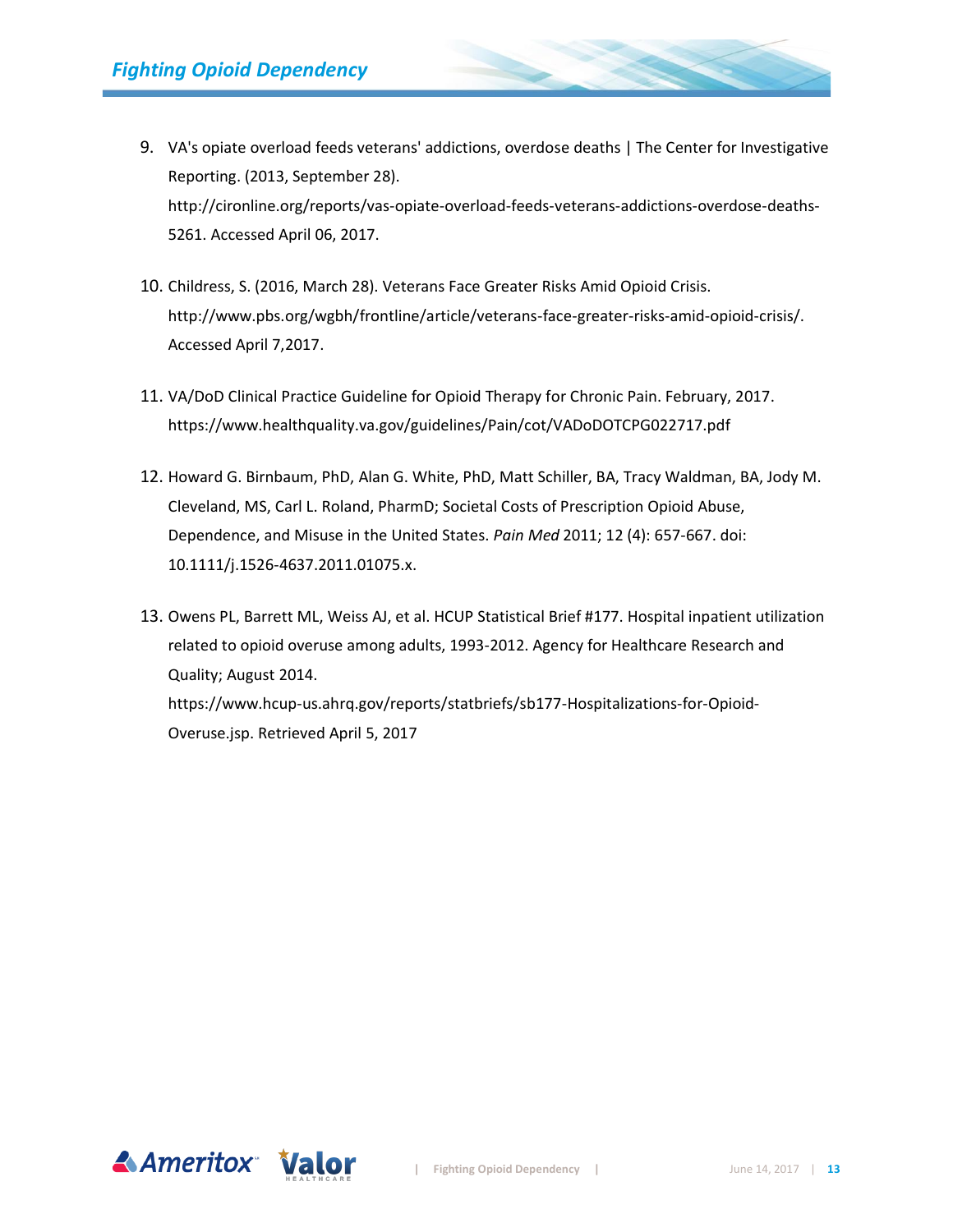

## Appendix

Appendix A: Chronic Opioid Therapy Quality Improvement Initiative Data Collection Tool

#### **Baseline Patient Characteristics:**

| Patient name: _____________                                          |
|----------------------------------------------------------------------|
| Patient medical record number:                                       |
| Age:_______________________________                                  |
| Gender: ____________________                                         |
| Primary diagnosis: <u>compare</u>                                    |
|                                                                      |
| First Date Enrolled to Receive Care at the North Texas CBOC (years): |

#### **Required Data Collection (6 Months Before Index Specimen Date [t = 0])**

Continuous release (CR) (every 8 to 12 hour dosing) opioid use only (yes/no): Immediate release (IR) (every 3, 4, or 6 hours dosing) opioid use only (yes/no): Simultaneous use of CR and IR opioid (yes/no): Number of positive drug screens for prescribed opioid: Number of negative drug screens for prescribed opioid: Number of positive drug screens for illicit: Number of positive drug screens for non-prescribed medication: Primary site location (Sherman/Denton/both): Number of different physicians prescribing opioid for patient: Did patient opioid medication management change? (yes/no) Type of change (check all that apply) □ Discontinue treatment because chronic opioid management is no longer considered medically necessary □ Discontinue opioid because alternative pain management strategy implemented

- □ Discontinue opioid because of concern of misuse and/or abuse
- □ Prescribe alternative opioid
- □ Increase dose of opioid
- □ Lower dose of opioid

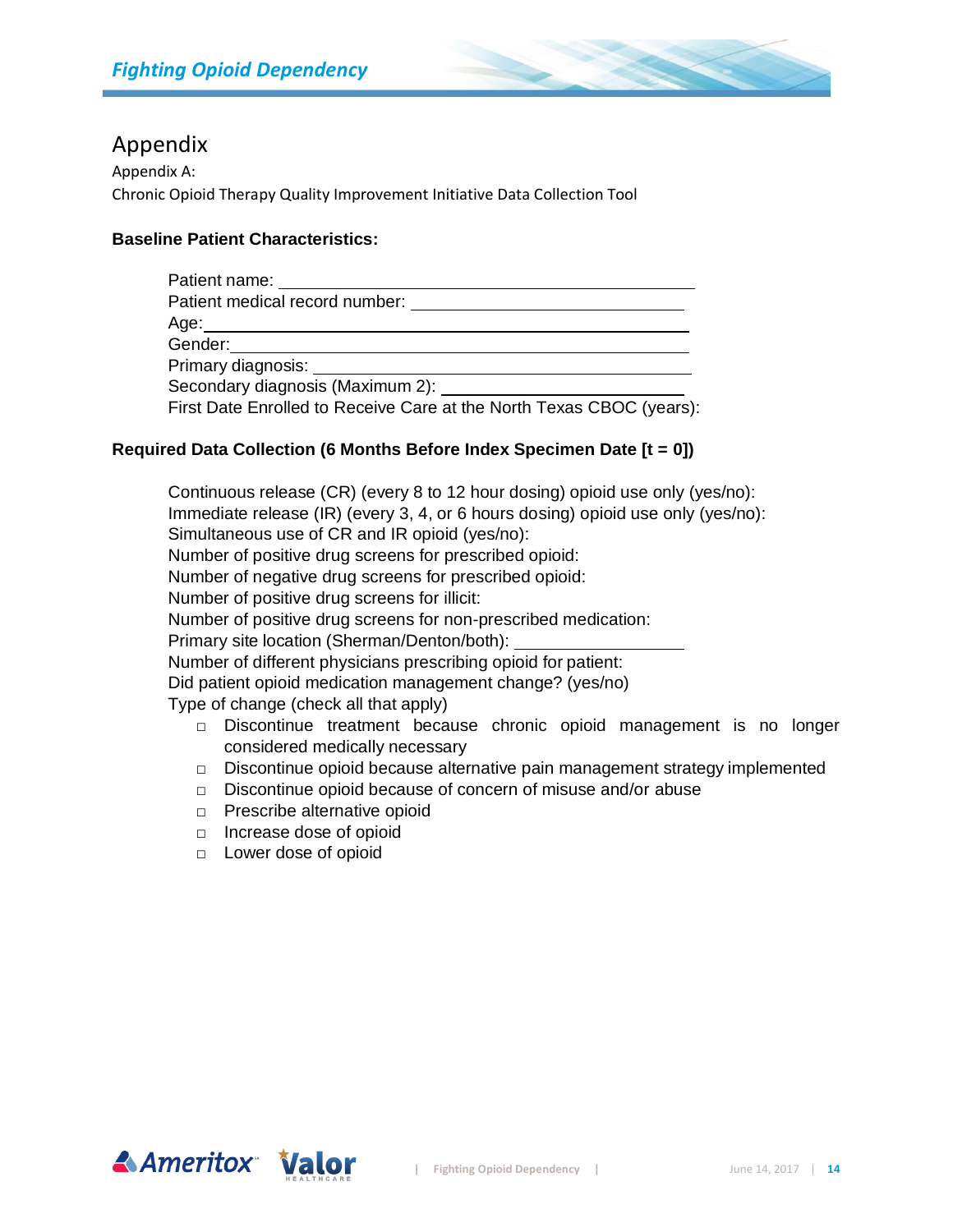

#### **3) Three-month Post-index Date Data Collection**

Continuous release (CR) (every 8 to 12 hour dosing) opioid use only (yes/no): Immediate release (IR) (every 3, 4, or 6 hours dosing) opioid use only (yes/no): Simultaneous use of CR and IR opioid (yes/no): Number of positive drug screens for prescribed opioid: Number of negative drug screens for prescribed opioid: Number of positive drug screens for illicit substance: Number of positive drug screens for non-prescribed medication: Primary site location (Sherman/Denton/both): Number of different physicians prescribing opioid for patient Did patient opioid medication management change? (yes/no) Type of change (check all that apply): □ Discontinue treatment because chronic opioid management is no longer considered medically necessary

- $\Box$  Discontinue opioid because alternative pain management strategy implemented
- □ Discontinue opioid because of concern of misuse and/or abuse
- □ Short-term (less than 3 months) discontinuation of opioid
- □ Prescribe alternative opioid If yes, how many switches occurred over the past 3 months?
- □ Same opioid prescribed throughout but changes in dosing (higher/lower): If yes, how many dosing changes occurred over the past 3 months?
- □ Lower dose of opioid
- $\Box$  Other:

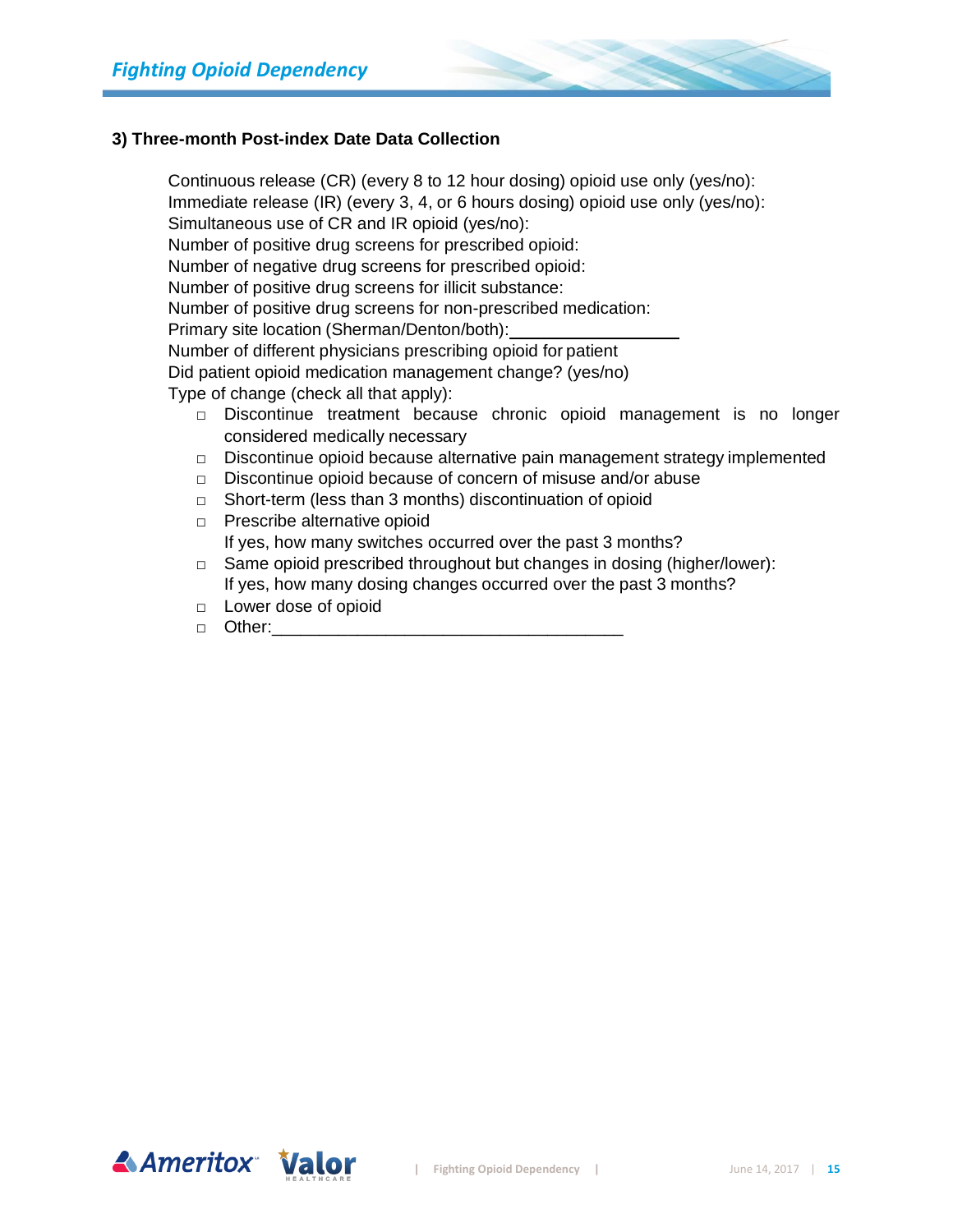

#### **Final Data Collection (Assess 6 Months Post-index Date)**

Continuous release (CR) (every 8 to 12 hour dosing) opioid use only (yes/no): Immediate release (IR) (every 3, 4, or 6 hours dosing) opioid use only (yes/no): Simultaneous use of CR and IR opioid (yes/no): Number of positive drug screens for prescribed opioid: Number of negative drug screens for prescribed opioid: Number of positive drug screens for illicit substance: Number of positive drug screens for non-prescribed medication: Primary site location (Sherman/Denton/both): Number of different physicians prescribing opioid for patient: Did patient opioid medication management change? (yes/no) Type of change (check all that apply) □ Discontinue treatment because chronic opioid management is no longer considered medically necessary

- $\Box$  Discontinue opioid because alternative pain management strategy implemented
- □ Discontinue opioid because of concern of misuse and/or abuse
- □ Short-term (less than 3 months) discontinuation of opioid
- □ Prescribe alternative opioid If yes, how many switches occurred over the past 6 months?
- □ Same opioid prescribed throughout but changes in dosing (higher/lower) If yes, how many dosing changes occurred over the 6 months?
- □ Other: